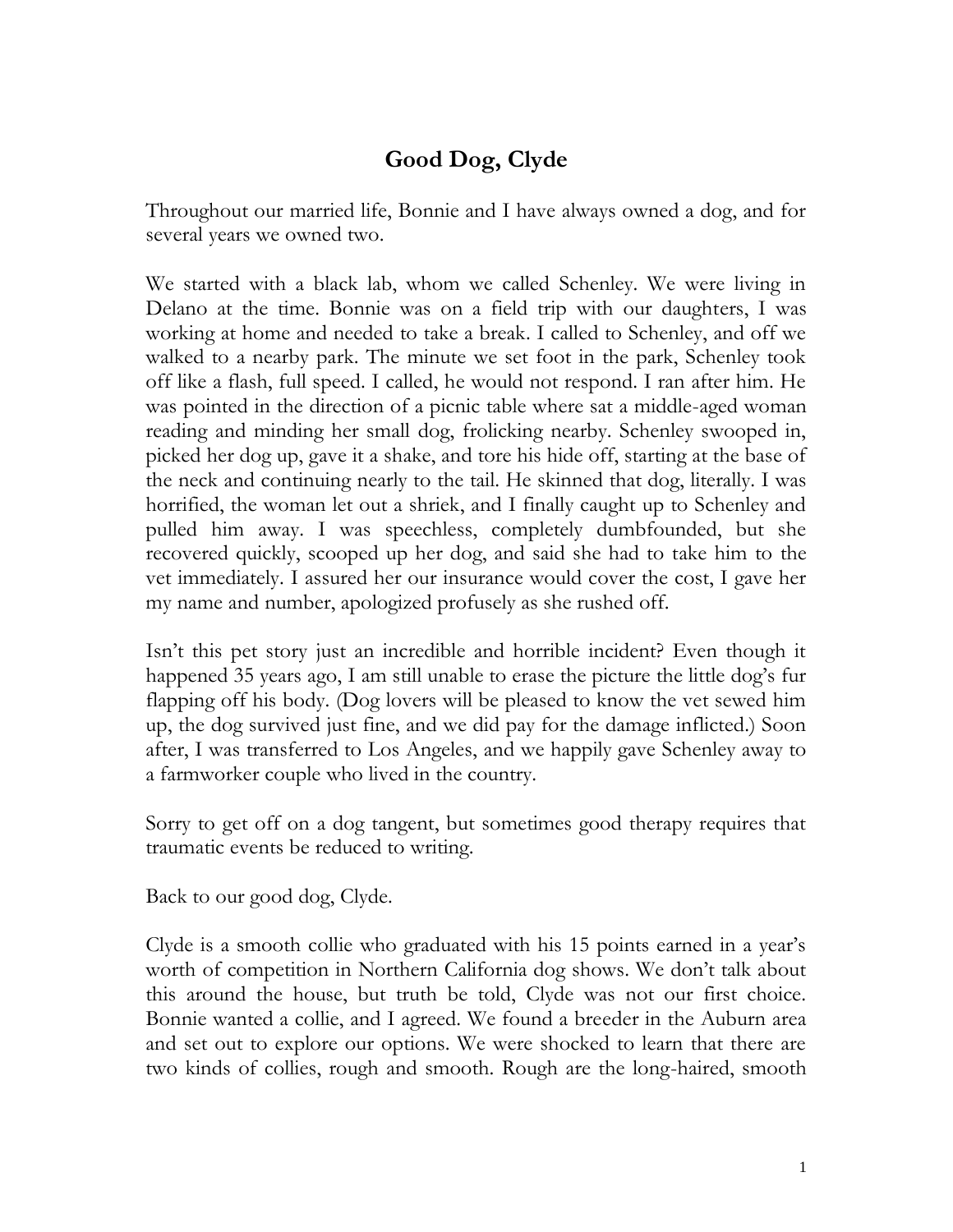are the short-haired, and both smooth and rough come from the same litter – a recessive gene is responsible for the short-haired.

Amber, the breeder and a graduate Latin student at the University, showed us a smooth collie who had already received nine points in competition. He was for sale, but not until he had earned his required show points, which might take three or four more months; she did not know for sure. We loved him, he would be our choice, but since there was no urgency, we would wait until he was finished. Less than a month later, she called to say that our choice had been sold. We were flabbergasted. What had we done wrong? Too late, our first choice had been sold, even though Amber would not release him to the new owners until the 15 points had been secured.

What can we do, we asked? Your first choice has a litter mate (that's kennel talk for brother) in San Jose under the direction of one of our contract trainers; I will send you pictures. When the photographs arrived, we couldn't tell the difference between the collie we had lost and our soon-to-be Clyde. We had learned our lesson and we bought him sight unseen. During the specifics, i.e., money, of the transaction, Amber told us he had only achieved eight points (of the required 15), but he was being shown in Petaluma next Sunday. Don't worry, we'll be there, and we were.

What can I say? Clyde was the best entry in the entire competition, and like soccer parents, we rooted openly for him, but alas, no points were earned in Petaluma that day, just an honorable mention. Bonnie and I were steadfast, this was our dog, we stood by him, whether good judges or bad, he was our dog.

Two months later, Clyde had earned his 15 points, and we could not have been more pleased. It was as if one of our daughters had made the dean's university honor roll. All that remained was for Clyde to be fixed, as they say, so that he could come home with us. When that day came, we were excited, Clyde was excited, Amber was excited – it reminded me of a trip home from the hospital with a newborn.

Amber's decision not to release her collies until they achieved their 15 show points meant that he was no longer a puppy. He was a year old, trained, and ready to adjust to a life with two senior adults, one significantly more senior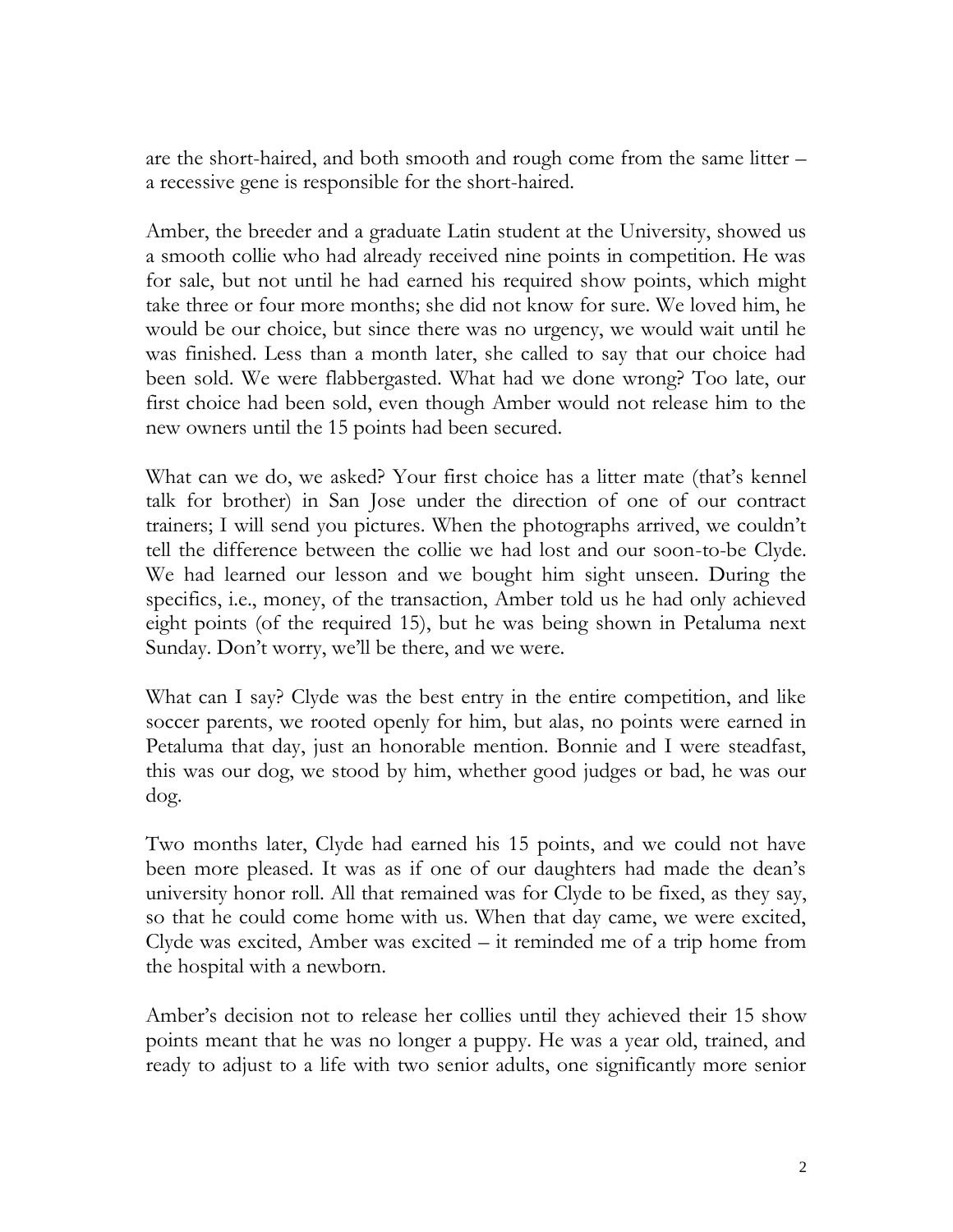than the other. However, there was one small hitch in this arrangement: Clyde was not Clyde, he was Lager. Amber had named him Lager. As newly adopted parents, Bonnie and I had never faced such a decision before. Was it ethical – even appropriate – for us to change Lager's name? What would Amber think about it? How would Lager respond to such a change? Would it really make any difference if we did or did not give him our choice of names? Of course, there is no suspense intended here, the reader already knows the decision we made, but still, it is important to linger a bit over our hesitation, lest we come across as insensitive or canine incorrect.

Bonnie chose the name; Bonnie & Clyde, she said. Good choice, and the name Clyde brought to mind the Scottish Highlands, where no doubt Clyde could have traced his ancestral line if he had wanted us to do so.

Smooth collies do not walk, they prance with a gait, touching the ground only with the tips of their toes. Our next-door neighbor, an elderly woman and a dog lover, remarked that Clyde walked like a little prince. It's true, I thought, smooth collies must have been trained in a royal court somewhere. Clyde is not unfriendly with strangers, but diffident. He hangs back and looks away. He ignores their offerings of food, or outstretched hands with palms down, or words of praise and cooing. The only attention Clyde seeks must come from his master or mistress.

Collies come wired with a centuries-old herding instinct, and Clyde is no exception. If I am working in the office at home, he needs to come and lie close by to keep track of me. If I move to another room to work, he soon follows and lies where he can see me, even though his eyes may be closed, it seems. If Bonnie is in one room and I another, he solves this dilemma by choosing a place in between where he can keep an eye on each of us. If Bonnie and I walk together in William Land Park and she decides to tack on an additional mile to her walk, Clyde becomes quite upset with the breakup and begins barking first at her, then at me, trying to bring us back together again. Poor Clyde.

Here I go, prattling on about our dog even as a doting father might do about his newborn. Next, I'll be fishing a photo out of my wallet to show all around. Suffice it to say, Clyde has trained his masters well, because their daily regimen revolves around the principle that his daily needs and perceived desires must